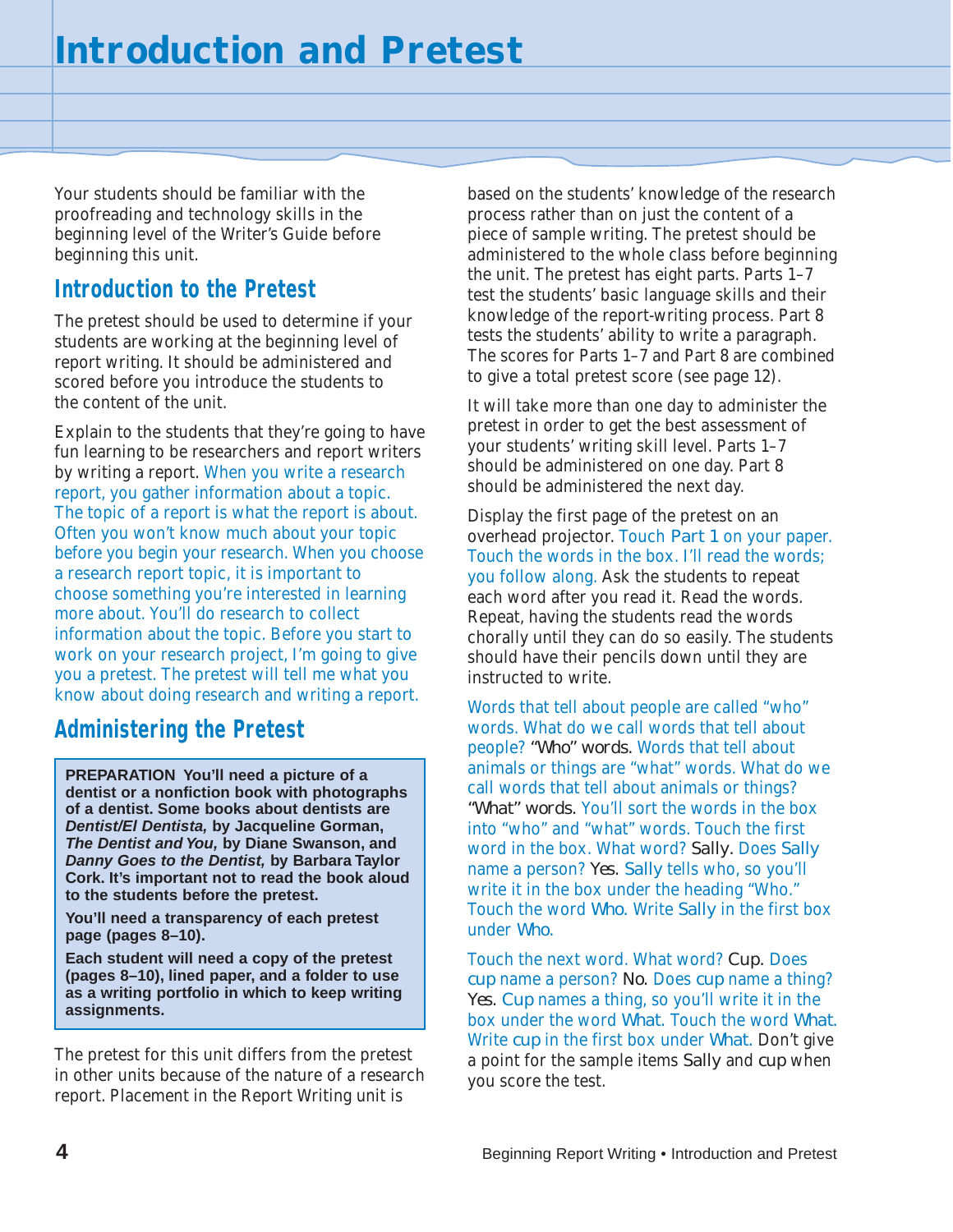You'll write each word in the box under the correct heading. You may begin now. Put down your pencil when you're finished.

Touch *Part 2.* In this part, you'll decide if a group of words is a sentence. A sentence is a group of words that tells who or what and what happens. What does a sentence tell? *Who or what and what happens.* Touch Item 1. I'll read the item; you follow along. *Helps people.* Is *Helps people* a sentence? Circle *yes* or *no.* Repeat for the remaining items in Part 2.

Display the second page of the pretest. Next page. Touch *Part 3.* Touch Item 1. Item 1 is a sentence. I'll read the sentence; you follow along. *Dogs help police officers with their work.* This sentence must be fixed. There are two things wrong. If a letter is wrong, cross it out, and write the correct letter above it. Add the correct end mark. Then write the sentence correctly on the lines. Repeat for Item 2.

Touch *Part 4.* These are the letters of the alphabet. I'll say each letter. You touch under each letter as I say it. Have the students repeat each letter after you say it.

This is hard. I'm going to ask you to write some letters. Listen carefully because I'm going to say each instruction only once. Touch Item 1. Write the letter that comes before *M.* Pause for the students to write. Touch Item 2. Write the letter that comes after *X.* Pause. Touch Item 3. Write the letter that comes before *G.* Pause. Touch Item 4. Write the letter that comes after *Q.* Pause. Touch Item 5. Write the letter that comes after *D.*

Dentists are important people. They help us take good care of our teeth. Raise your hand if you've been to a dentist. Tell us about your visit to the dentist. Call on a few students to share their experiences. Show the students *one* picture of a dentist at work. Display the picture where the students can easily see it as they complete the remainder of the pretest. You'll use this picture to help you write some things about a dentist. Look carefully at the picture, and get ready to write about the things you see.

Touch *Part 5.* Touch Item 1. Tools are what a worker uses to do a job. On Line 1, write a sentence that tells one tool a dentist uses.

Touch Item 2. Tasks are what workers do. On Line 2, write a sentence that tells one task a dentist does.

Next page. Point to the dentist in the displayed picture. Let's pretend this dentist has come to visit our class. Each of you may ask the dentist one question. Touch *Part 6.* Write your question on the lines.

Touch *Part 7.* When people do research, they collect information. They don't copy all the information. They write only the most important words to help them remember the information. These are called key words. What do we call important words that help us remember information? *Key words.*

Touch Item 1. I'll read the item; you follow along. *Dentists use mirrors and gloves.* This sentence is about the tools dentists use in their work. Circle the two most important key words about tools I should remember from this sentence.

Touch Item 2. I'll read the item; you follow along. *My dentist has good eyesight.* This sentence is about something dentists should have. Circle the two most important key words that tell the important thing dentists should have that I should remember from this sentence.

Touch Item 3. I'll read the item; you follow along. *His dentist fixes cavities.* This sentence is about one of the things dentists do. Circle the two most important key words about what dentists do that I should remember from this sentence.

Touch *Part 8.* Now you'll write a paragraph about dentists on these lines. In your paragraph, you can tell whatever you want about the work of a dentist. Use your best writing. Give the students time to write. When all the students have finished their paragraphs, ask them to check for correct capital letters, for sentence end marks, and for spelling. Tell them to fix any mistakes. The students need not write a final copy of their paragraphs.

Use the rubric (pages 11–12) to score the pretest and to determine each student's appropriate placement in the program.

#### **Background Information**

In this unit, the students will write reports on community workers. If your social studies curriculum includes a unit on community workers, you may be able to integrate this report-writing unit with the social studies unit, allowing you more thorough coverage of both curriculum areas.

Beginning Report Writing • Introduction and Pretest **5**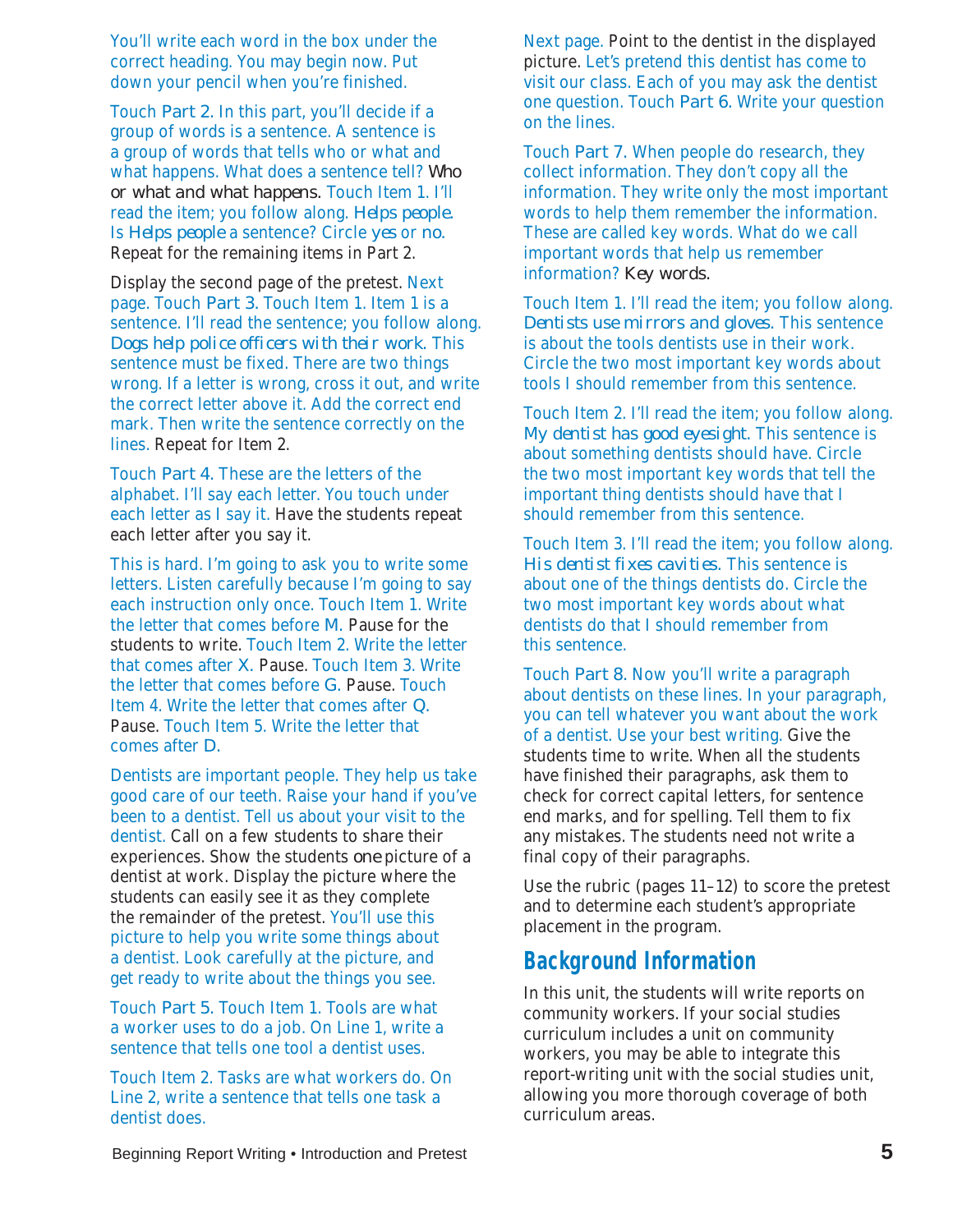If your students are beginning writers, you may wish to use writing buddies or adult volunteers to help the students record key information from their interviews and to proofread and word process their final drafts. Refer to the Writer's Guide for suggestions to facilitate the use of writing buddies or adult volunteers.

This unit will be most effective if each student chooses a different community worker to research. You may wish to read the list of occupations found on the United States Department of Labor Bureau of Statistics Web site (www.bls.gov/oes/1999/oes\_stru.htm) so you can help the students expand their concept of the kinds of work done in their community. Because the students will be conducting interviews with community workers, you may wish to focus on occupations common in your community. Many primary students don't have a good understanding of what their parents, grandparents, or other family members do at work. You may wish to have your students use family members as interview subjects. An alternative is to have the students interview someone on the school staff. The students could also interview the same person in a group interview.

An efficient way to conduct these interviews is to have all your students complete their interviews at the same time on a "Career Day." Depending on the skill level of your students, you may have them conduct the interviews and record key information independently, conduct the interviews and have an older "writing buddy" act as secretary to record the key information, or tape the interviews and write the key information from the tapes at a later time.

You may wish to take photographs of the students with the community workers they're interviewing.

The students will complete a picture study as one of the activities in this unit. Collect library and other materials, including magazines, pamphlets, and nonfiction books, for this activity. If your school has a librarian, you may want to plan cooperatively so the materials your students need are available.

#### **Useful Reference Materials**

Community Helpers Series, Bridgestone Books, Mankato, Minnesota (twenty-four easy-to-read illustrated books, each focusing on a specific community helper)

*Community Helpers from A to Z,* by Bobbie Kalman, Crabtree Publishing Company, New York, 1998

| <b>Pretest</b>                   |     |            |            |           |     |
|----------------------------------|-----|------------|------------|-----------|-----|
| Part 1                           |     |            |            |           |     |
| cup Fred<br>Sally                | pin | COW        | mom        | boy       | ant |
| Who                              |     | What       |            |           |     |
| Sally                            |     | cup        |            |           |     |
| Fred                             |     | pin        |            |           |     |
| mom                              |     | <b>COW</b> |            |           |     |
| boy                              |     | ant        |            |           |     |
|                                  |     |            |            |           |     |
| Part 2<br>1. Helps people.       |     |            | Yes        | (No)      |     |
| 2. Farmers grow food.            |     |            | Yes)       | <b>No</b> |     |
| 3. The doctor.                   |     |            | <b>Yes</b> | No.       |     |
| 4. Teachers help children learn. |     |            | (Yes)      | <b>No</b> |     |
|                                  |     |            |            |           |     |
|                                  |     |            |            |           |     |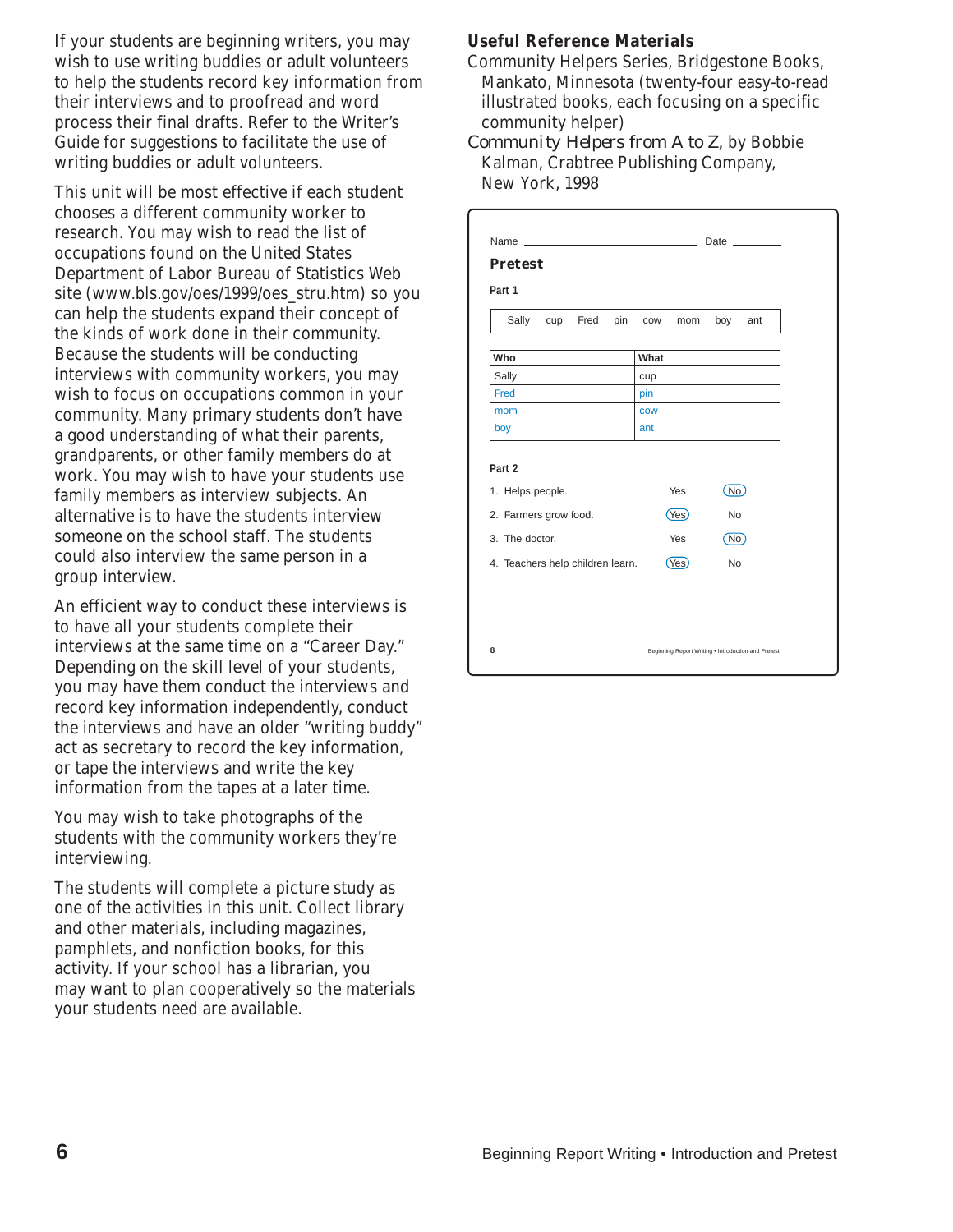| Name_<br>Date $\_\_$                                     |  |
|----------------------------------------------------------|--|
| Part 3                                                   |  |
| 1. dogs help police officers with their work $\odot$     |  |
| Dogs help police officers with their work.               |  |
| 2. <b>D</b> and the kind nurse fix your cut?             |  |
| Did the kind nurse fix your cut?                         |  |
| Part 4                                                   |  |
| <b>ABCDEFGHIJKLMNOPQRSTUVWXYZ</b>                        |  |
| 1, L 2, <u>Y 3, F 4, R 5, E</u>                          |  |
| Part 5                                                   |  |
| 1 Idea: A dentist uses a mirror.                         |  |
| (Accept reasonable responses.)                           |  |
| b Idea: A dentist fixes teeth.                           |  |
| (Accept reasonable responses.)                           |  |
|                                                          |  |
| 9<br>Beginning Report Writing . Introduction and Pretest |  |

|                                                   | Date <b>Date</b> |
|---------------------------------------------------|------------------|
| Part 6                                            |                  |
| Idea: How do you help people?                     |                  |
| (Accept reasonable responses that are questions.) |                  |
| Part 7                                            |                  |
| 1. Dentists use (mirrors) and (gloves.)           |                  |
| 2. My dentist has good eyesight.                  |                  |
| 3. His dentist (fixes) cavities.                  |                  |
| (See rubric, Part 8, for scoring guidelines.)     |                  |
| Part 8                                            |                  |
|                                                   |                  |
|                                                   |                  |
|                                                   |                  |
|                                                   |                  |
|                                                   |                  |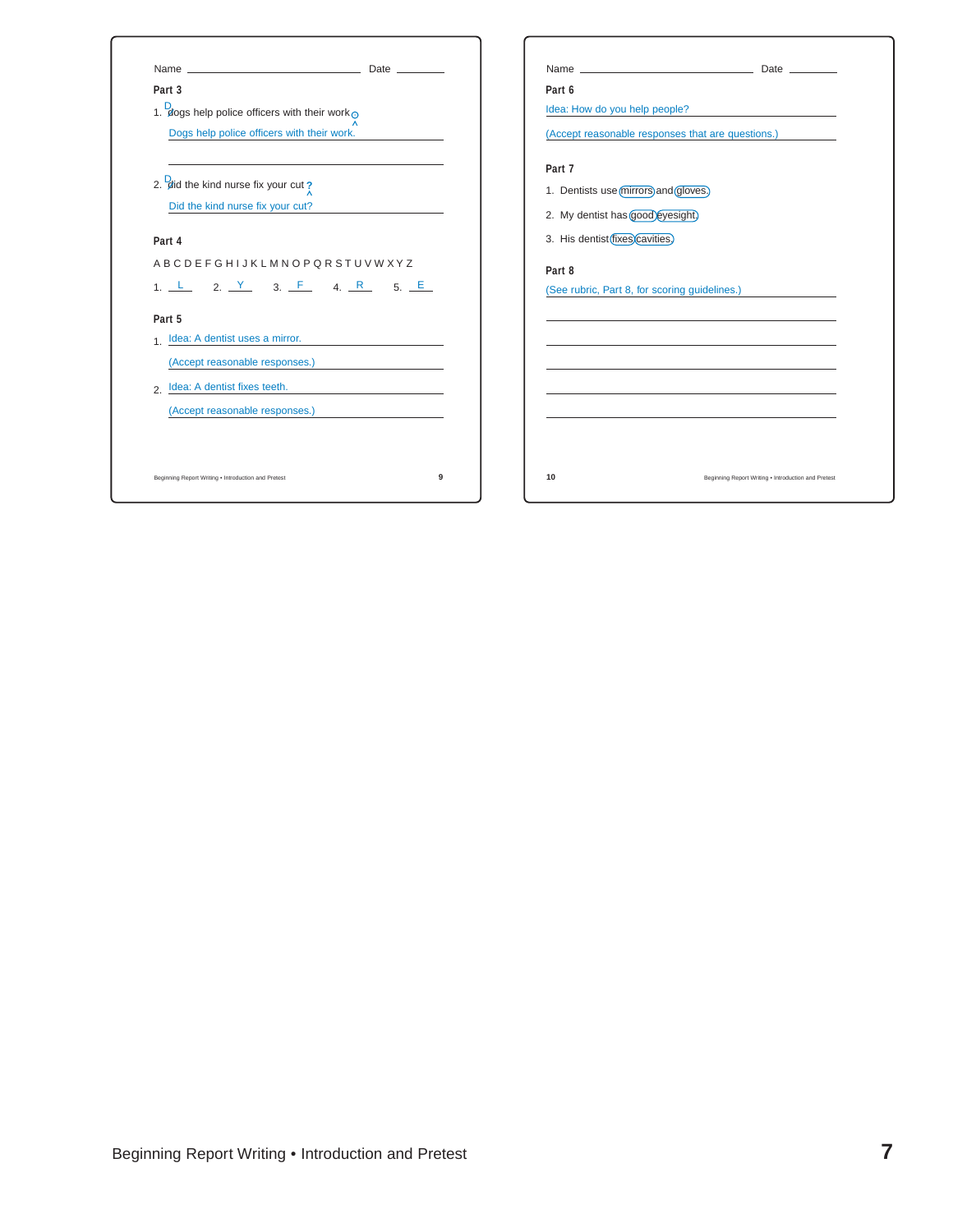# **Pretest**

### **Part 1**

| Sally cup Fred pin cow mom boy ant |  |  |  |  |
|------------------------------------|--|--|--|--|
|                                    |  |  |  |  |

| <b>Who</b> | What |
|------------|------|
|            |      |
|            |      |
|            |      |
|            |      |

### **Part 2**

| 1. Helps people.                 | Yes | No |
|----------------------------------|-----|----|
| 2. Farmers grow food.            | Yes | No |
| 3. The doctor.                   | Yes | No |
| 4. Teachers help children learn. | Yes | No |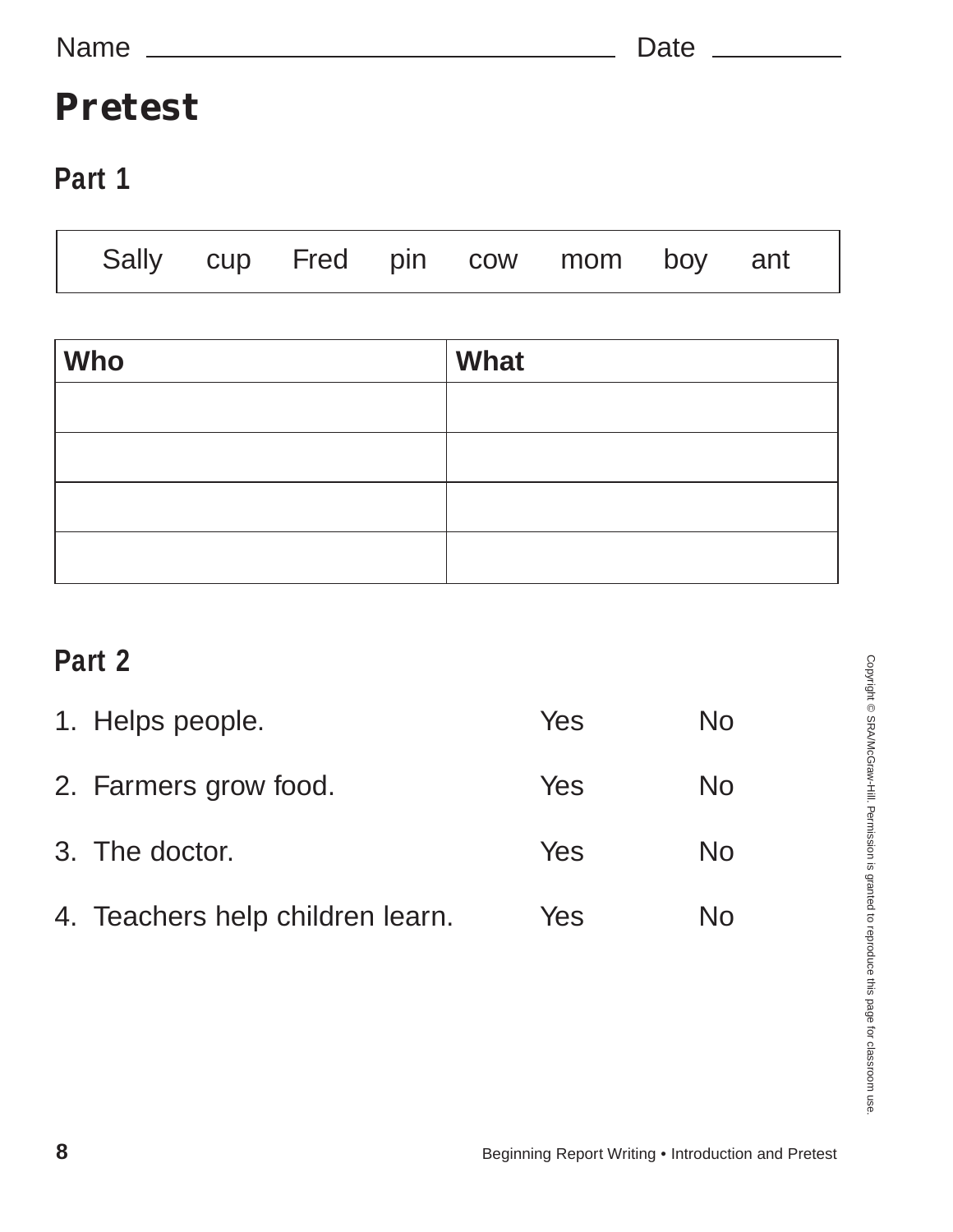| Part 3                                       |  |
|----------------------------------------------|--|
| 1. dogs help police officers with their work |  |
|                                              |  |
|                                              |  |
| 2. did the kind nurse fix your cut           |  |
|                                              |  |
| Part 4                                       |  |
| ABCDEFGHIJKLMNOPQRSTUVWXYZ                   |  |
|                                              |  |
| Part 5                                       |  |
|                                              |  |
|                                              |  |
| 2.                                           |  |
|                                              |  |
|                                              |  |
|                                              |  |
|                                              |  |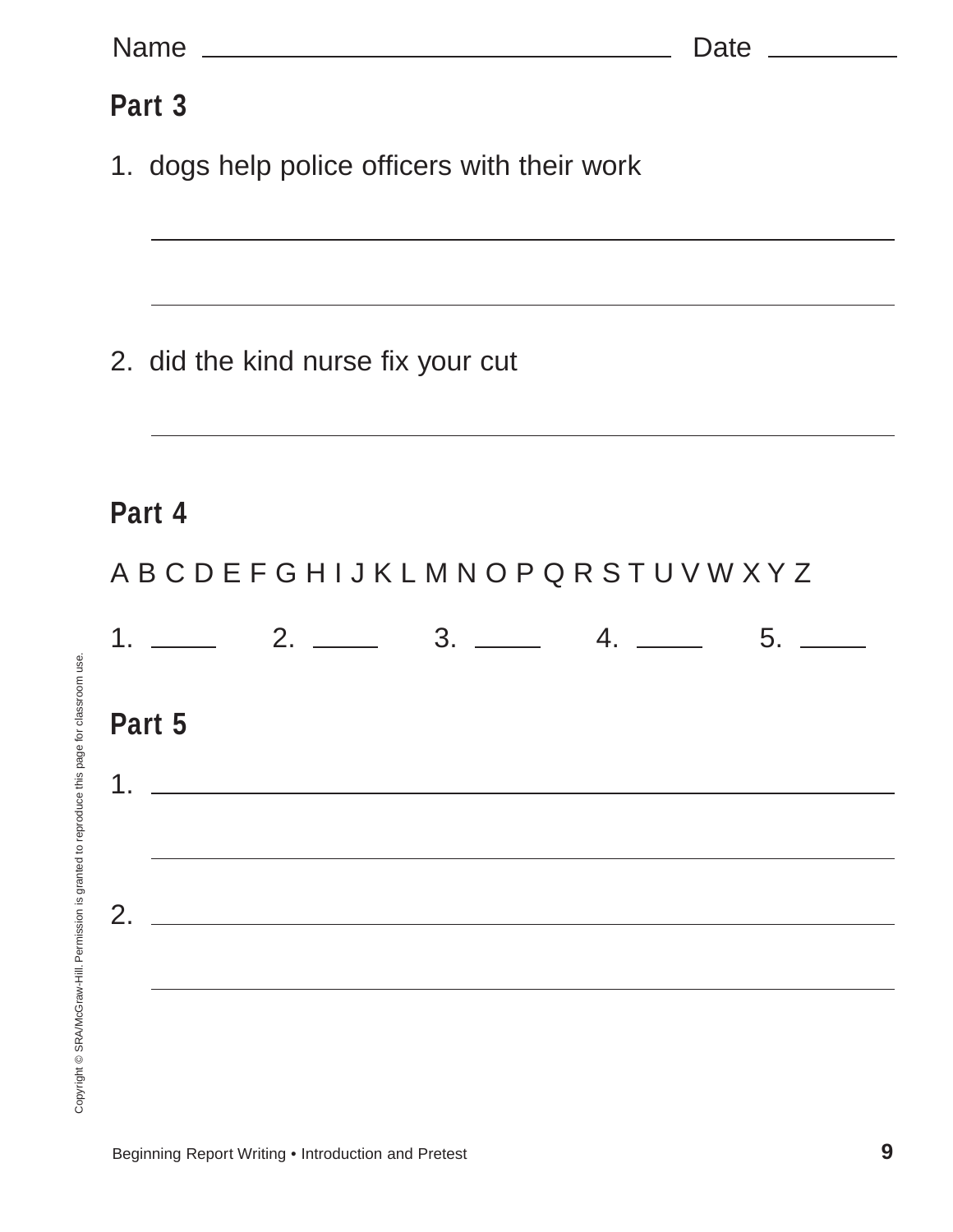| Name<br><u> 1980 - Jan Stein Stein Stein Stein Stein Stein Stein Stein Stein Stein Stein Stein Stein Stein Stein Stein S</u> | Date ___________ |
|------------------------------------------------------------------------------------------------------------------------------|------------------|
| Part 6                                                                                                                       |                  |
|                                                                                                                              |                  |

#### **Part 7**

- 1. Dentists use mirrors and gloves.
- 2. My dentist has good eyesight.
- 3. His dentist fixes cavities.

# **Part 8**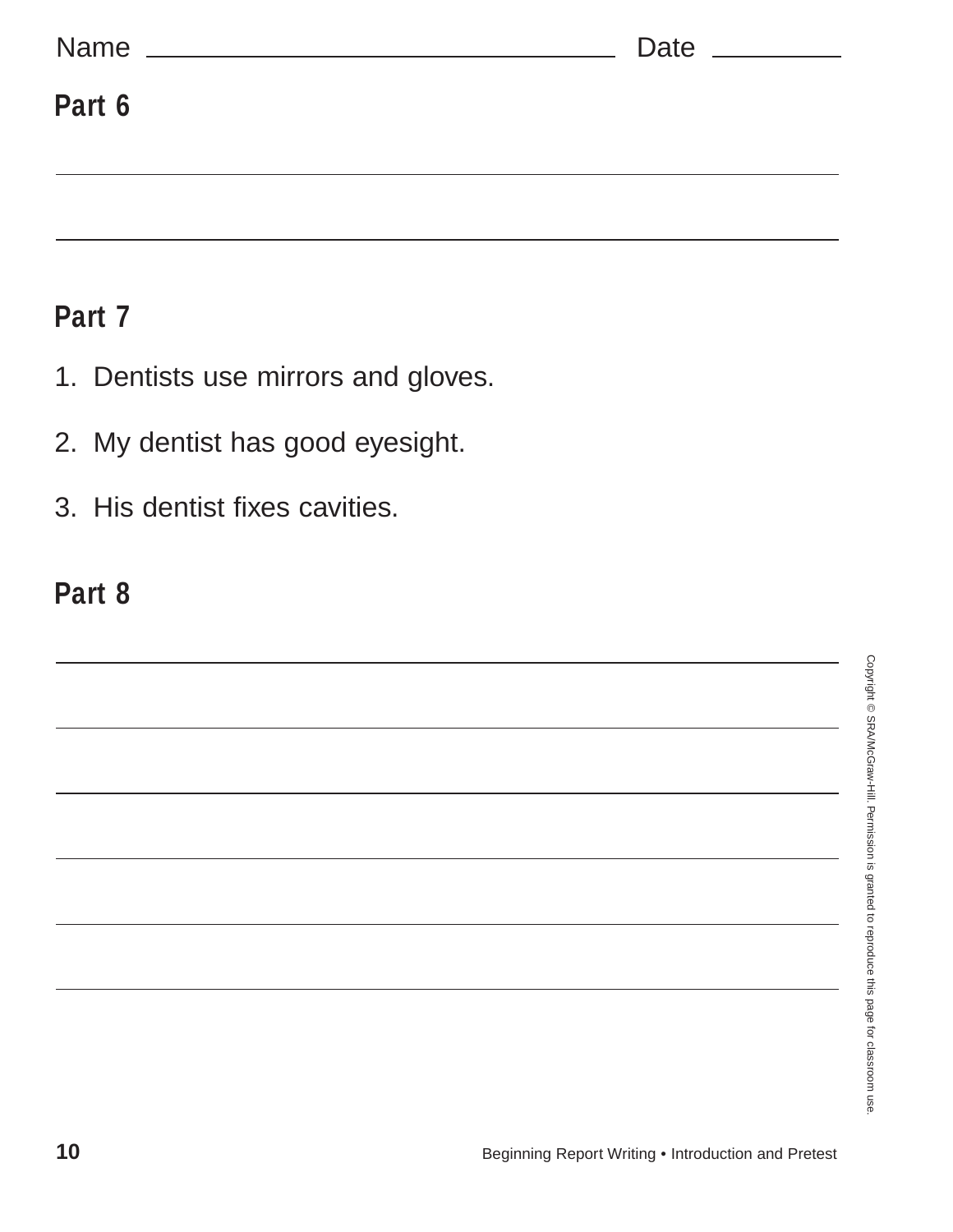#### **RUBRIC**

# **Scoring Parts 1–7**

| The student                                                                                                                                                                                                                                                                                                                                                                      | <b>Possible Points</b>                                                                                                                                                                                | <b>Points</b><br>Earned |
|----------------------------------------------------------------------------------------------------------------------------------------------------------------------------------------------------------------------------------------------------------------------------------------------------------------------------------------------------------------------------------|-------------------------------------------------------------------------------------------------------------------------------------------------------------------------------------------------------|-------------------------|
| Part 1<br>Identifies words that tell who.<br>Identifies words that tell what.                                                                                                                                                                                                                                                                                                    | 1 point each (6 points total)                                                                                                                                                                         |                         |
| Part 2<br>Identifies complete and incomplete sentences.                                                                                                                                                                                                                                                                                                                          | 1 point each (4 points total)                                                                                                                                                                         |                         |
| Part 3<br>Proofreads for capital letter at beginning of<br>each sentence.<br>Proofreads for period at end of telling sentence.<br>Proofreads for question mark at end of<br>asking sentence.<br>Copies sentences correctly.<br>Begins copied sentences with capital letters.<br>Ends copied telling sentence with a period.<br>Ends copied asking sentence with a question mark. | 1 point each<br>1 point<br>1 point<br>1/2 point for each word copied<br>correctly, 1/2 point for each correct<br>capital letter, 1/2 point for each<br>correct end mark (13 points total)             |                         |
| Part 4<br>Follows instructions for finding letters in the alphabet.                                                                                                                                                                                                                                                                                                              | 1 point each (5 points total)                                                                                                                                                                         |                         |
| Part 5<br>Writes a sentence to tell about a tool a dentist uses<br>in his or her work.<br>Writes a sentence to tell one task a dentist does.                                                                                                                                                                                                                                     | 1 point if sentence starts with a<br>capital letter<br>1 point if sentence ends with a<br>period<br>1 point for a complete sentence<br>1 point if the sentence is on topic<br>(8 points total)        |                         |
| Part 6<br>Writes a question for a dentist about his or her work.                                                                                                                                                                                                                                                                                                                 | 1 point if question starts with a<br>capital letter<br>1 point if question ends with a<br>question mark<br>1 point for a complete sentence<br>1 point if the question is on topic<br>(4 points total) |                         |
| Part 7<br>Identifies key words in sentences.                                                                                                                                                                                                                                                                                                                                     | 1 point for each key word<br>correctly identified<br>1/2 point for each non-key word<br>that is not circled (10 points total)                                                                         |                         |
| Points Earned for Parts 1-7                                                                                                                                                                                                                                                                                                                                                      | 50 points total                                                                                                                                                                                       |                         |